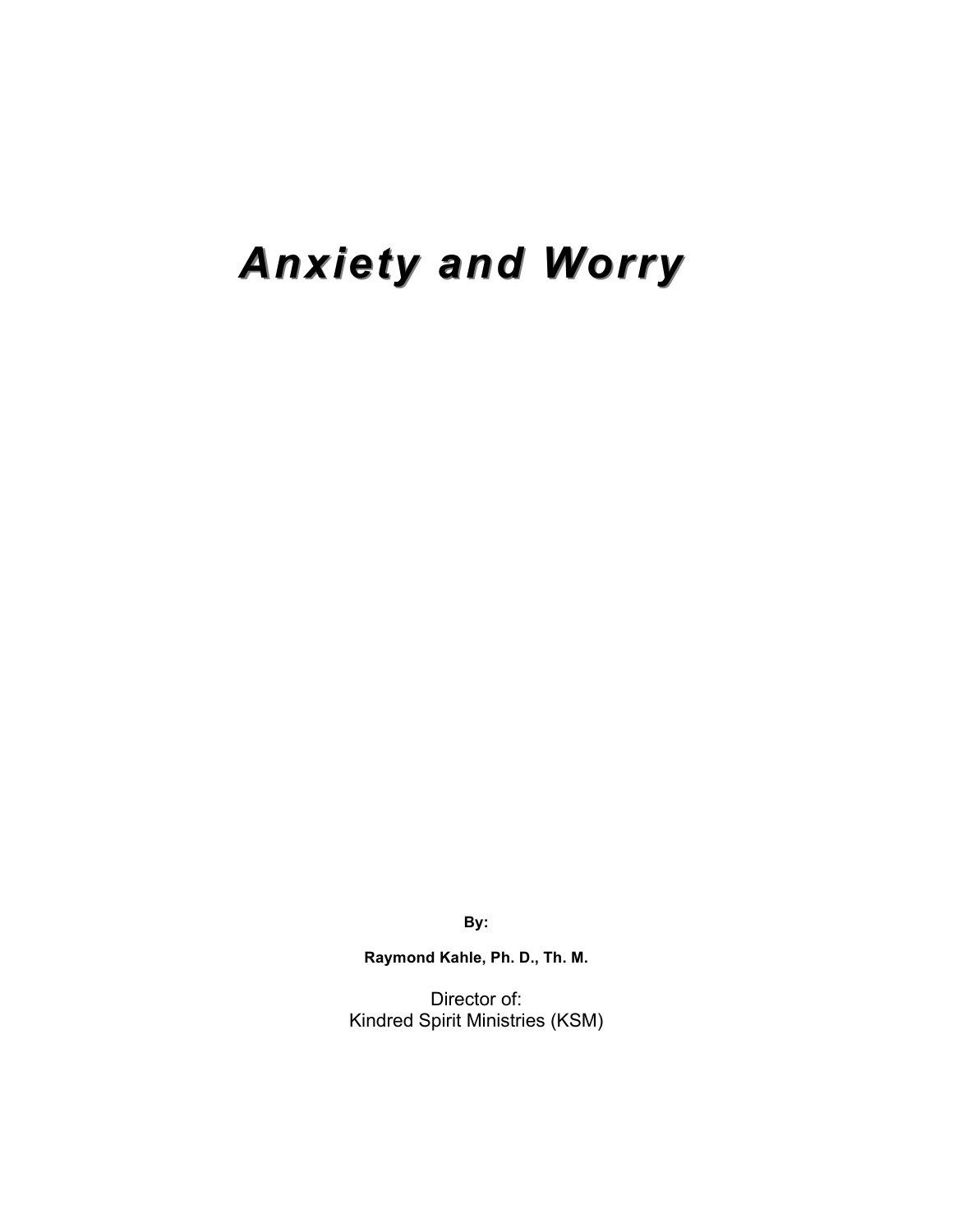#### **INTRODUCTION**

The term anxiety, or worry, covers a wide range of problems, which are a result of unfounded fears. Norman Wright (a well known author, lecturer, licensed marriage, family counselor and Director of the Graduate Department of Marriage and Family Counseling at Biola University), has stated that "anxiety and worry can be two very destructive emotions that tie many of us in knots. Worry takes time and seldom produces anything constructive in a person's life. They are capable of destroying friendships, peace of mind, and even our physical well being." Consider the following when we include the topic of death into this dialogue:

"Death" was walking toward a city, and a man stopped Death and asked, "What are you going to do? Death said, "I am going to kill 10,000 people." The man said, "That is horrible," Death said, "that is what I do." As the day passed, the man met Death coming back from the city, and questioned him: "You said you were going to kill 10,000 people and there were 70,000 killed!" Death replied, "I only killed 10,000; worry and fear killed the others."

What is the difference between fear, concern, and worry? What about anxiety; is it any different than the first three? Let us take a long look and define these terms accurately. Do you agree or disagree with these terms?

#### **FEAR**

Often we use the words fear, worry, and anxiety interchangeably, but there are distinct differences between the three. It is important that we be aware of the distinction.

Fear is an emotional response, which is consciously recognized and is usually stimulated by a real problem. We know what the problem is and we feel afraid because of it. If you are driving down the highway and someone swerves into your lane and is coming at you head-on, it is normal for you to be afraid. If you walk into a yard without believing the sign that says "Beware of Dog" and suddenly a 185-pound dog comes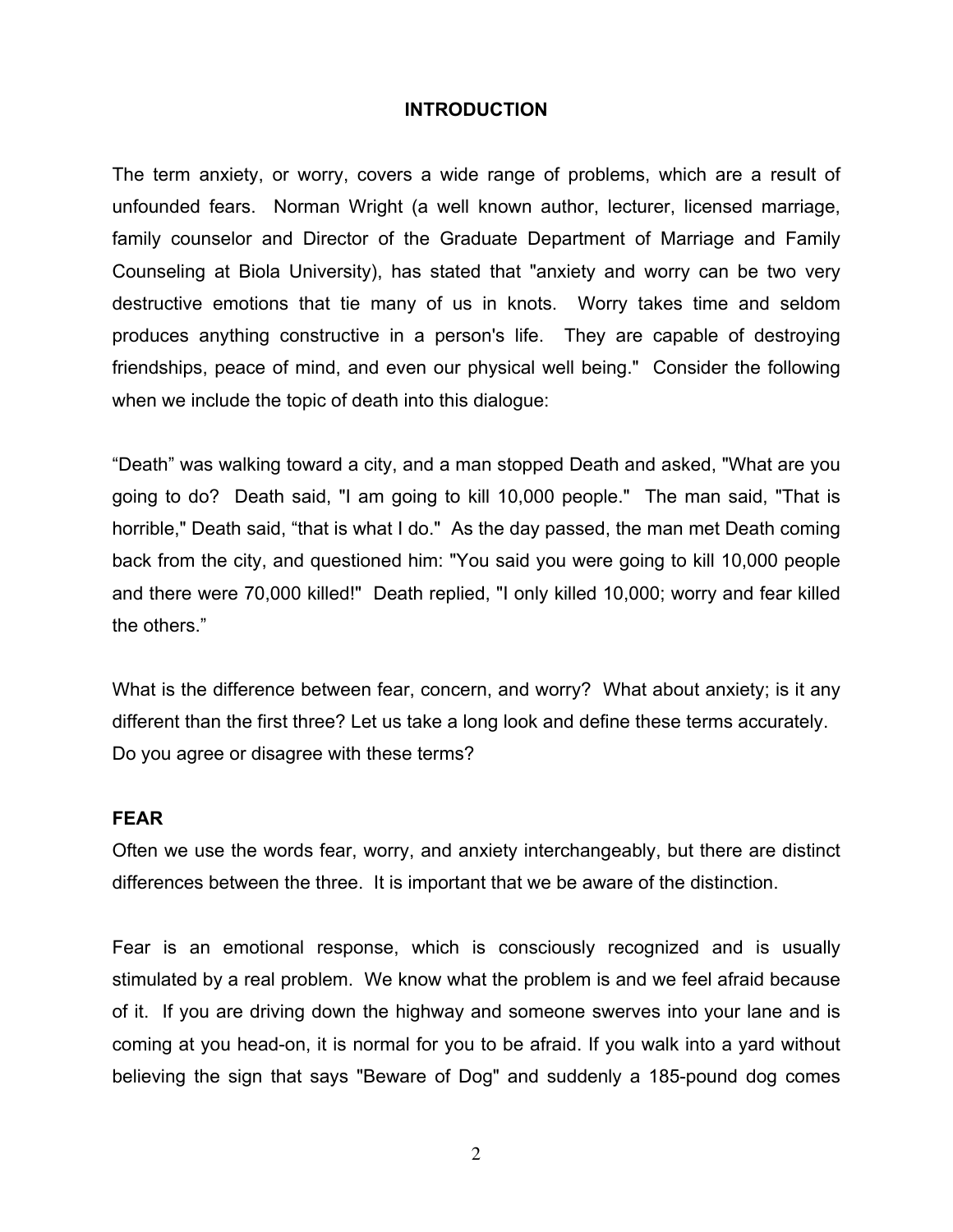leaping at you, you will probably have a fear response. Therefore, fear is the legitimate protective response. We need to experience fear, because it protects us from harm.

Years ago, an experiment was conducted with firemen. Most firemen have a healthy fear response towards fire. However, under hypnosis, psychologists took away that fear response and then, under controlled conditions, allowed the firemen to fight a fire. Each man who had been hypnotized was assigned to another man who was not under the influence of hypnosis. The firemen who had undergone hypnosis went into deadly situations that they would have ordinarily avoided. Thus, their un-hypnotized partners had to constantly restrain them from taking unnecessary risks. Obviously, the fear response that they ordinarily had was very important. After the experiment, the psychologists put them back under hypnosis and restored the fear response so they were capable of fulfilling their jobs safely.

#### **CONCERN**

There is a difference between worry and concern. Concern involves being bothered or troubled about a specific situation or condition. It could be that you are wondering, "What is going to happen when my son goes to high school next year?" "Is it going to be a good school?" "How is he going to deal with some of the new concepts that he is going to run into?" This is what we would call concern. Worry comes when you spend time each day going over and over it in your mind. "What if he gets in with the wrong crowd?" "What if there are drugs there?" "What if he gets bad teachers?" "What if his teachers do not like him because of his Christian convictions?" Expanding the problem out of proportion is worry. Concern, on the other hand, is justified. If you are concerned about your son, you could go to the school and meet the teachers. Ask about their philosophy, the curriculum, or the extra-curricular activities. Concern leads to concrete action.

#### **WORRY**

Worry is a cause of fear and anxiety. It is a state of fearfulness that can be tied into a problem situation, whether it's real or imagined. There is no sharp line of separation

3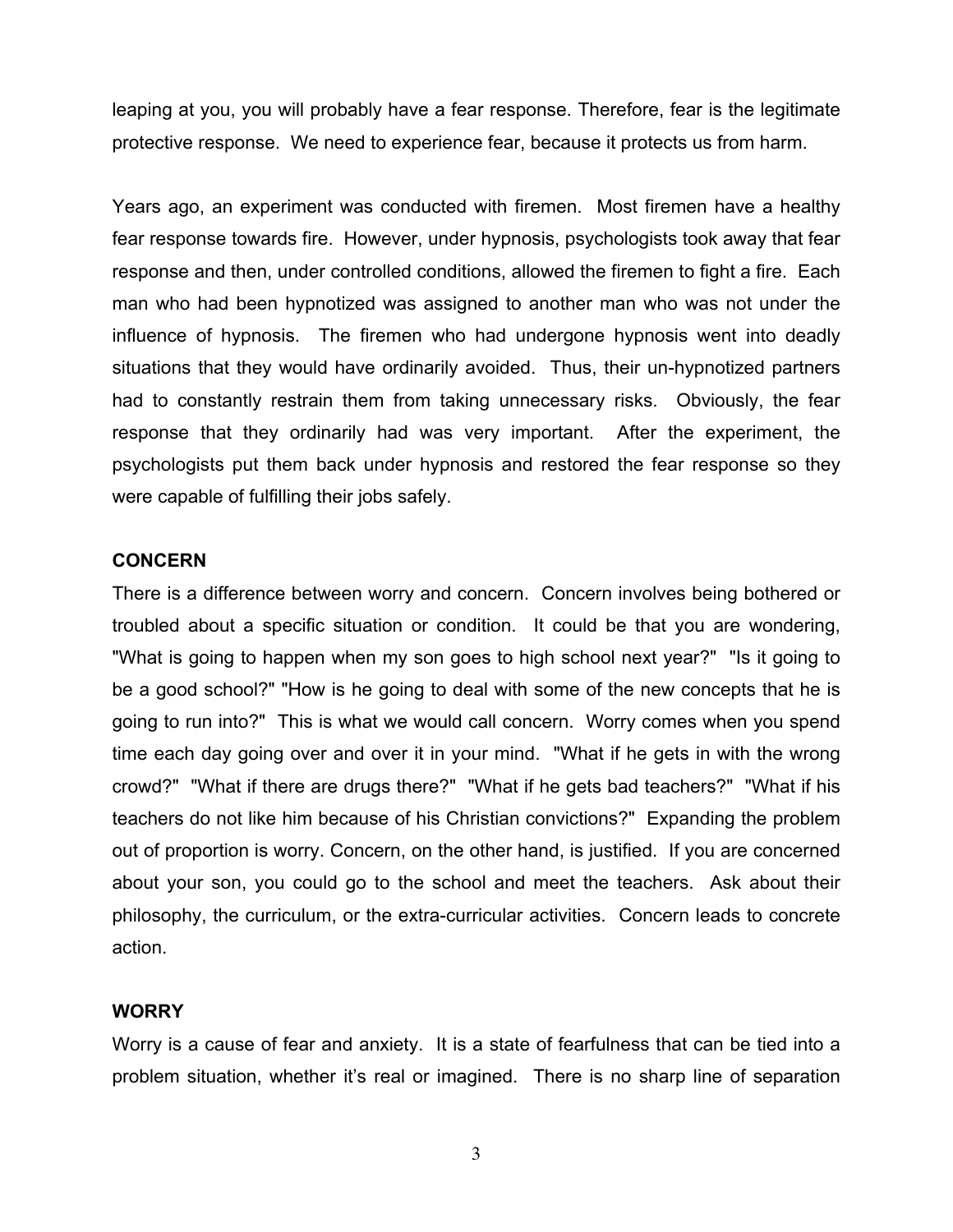between worry and anxiety. The words are often used interchangeably, but worry actually means to fret or to be *overly* concerned.

Another definition of worry can give us an important insight. Webster's Dictionary defines worry as, "a mind that has been divided." You probably know what it is like to try to sleep at night when you have something on your mind. You lie there trying to get to sleep, but soon begin mulling over the situation. You go through it once, then again, and then another time. It is interesting that the second time you think it through, you've amplified and added to some of the events. Moreover, by the fifth time you have thought it through, it is really blown out of proportion.

Worry is identified by the question, "What if?" What if this happened? What if that happened? What if, what if, what if!

## **THE EFFECTS OF WORRY**

Have you ever stopped to think what worry does to you? What does it accomplish? You may be like the person who said, "I have worried for twenty years. I am so good at it, I am a professional worrier." However, what does it get you?

Scripture has this to say about the effects of worry and fear:

*I heard and my inward parts trembled, At the sound my lips quivered. Decay entered my bones, and in my place, I trembled. Because I must wait quietly for the day of distress, For the people to arise who will invade us." Habakkuk 3:16*

### **ANXIETY**

The Bible actually teaches that anxiety is a part of our lives and we should expect it to occur. This is another word that is used extensively. Close your eyes right now and try to imagine what it feels like to experience anxiety. How would you describe it? If you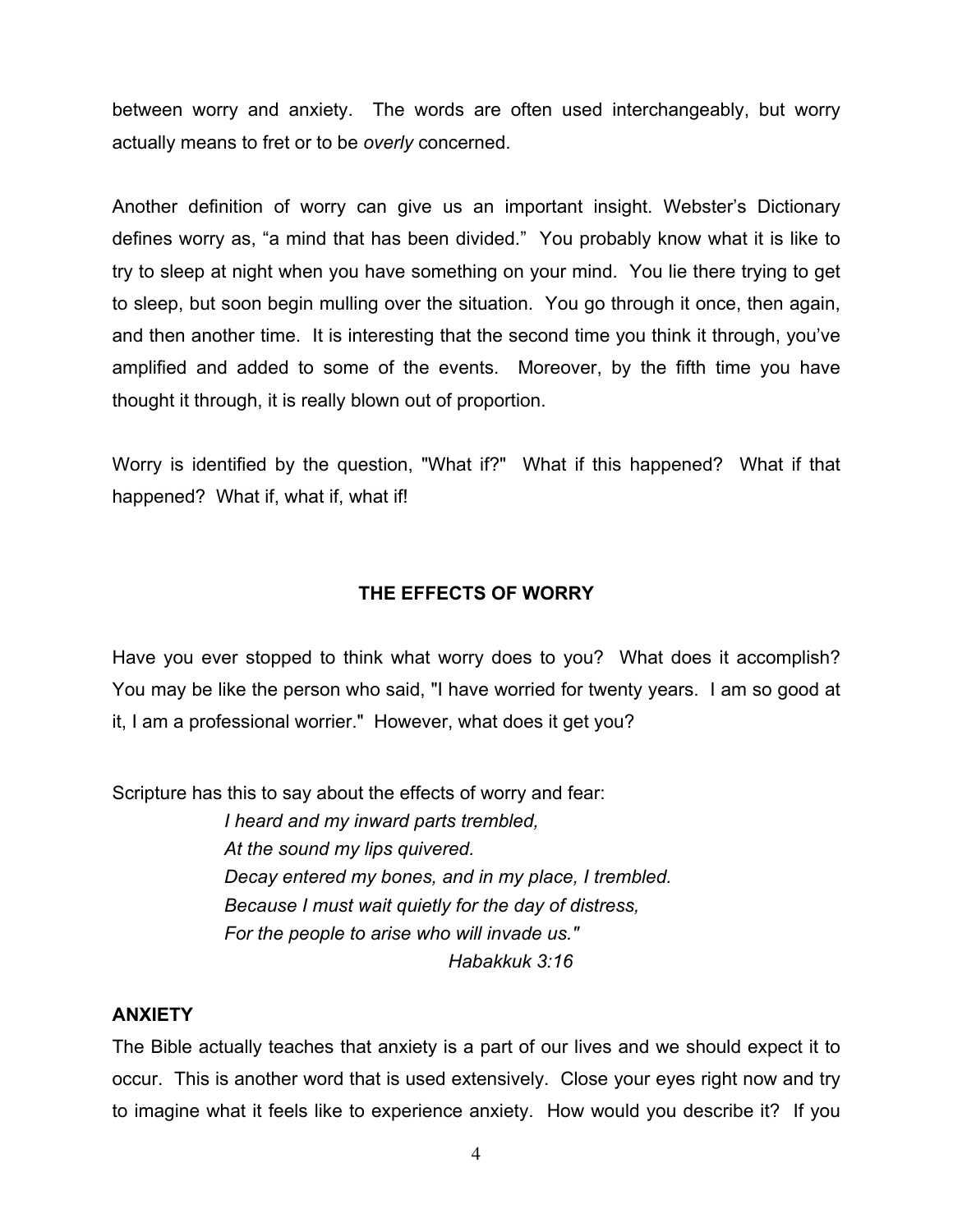said anxiety was a feeling of dreadfulness, you are right. It is a feeling of apprehension or uneasiness that produces a sense of approaching danger, which does not always stem from a reasonable cause. Perhaps you have been in a situation where you felt on edge or uneasy. You felt bothered and tense but could not put your finger on any specific reason for your feelings; that is anxiety. Some people experience what is called "Anxiety States." This is a mental or emotional reaction characterized by apprehension, uncertainty, and irrational fear. Such a state can be accompanied by physiologic changes such as diaphoresis, tremors, rapid heartbeat, dilated pupils, and what is called Xerostomia (dry mouth). They feel that something is desperately wrong, but haven't the foggiest idea what it is. This is the extreme form of anxiety.

I experienced that intense fear that almost immobilized me. Proverbs 12:25 says, "Anxiety in a man's heart weights it down." Is that not graphic? If you are struggling under a load of worry or depression, you actually feel like there is a heavy weight on your body, and you don't function as you would, under normal circumstances.

In the area of anxiety, a familiar passage comes to mind. Matthew 25:24-25 states:

*"And the one also who had received the one talent came up and said, 'Master, I knew you to be a hard man, reaping where you did not sow, and gathering where you scattered no seed. And I was afraid, and went away and hid your talent in the* 

*ground. See, you have what is yours'."*

In this parable of the talent, Jesus is pointing out that anxiety, or fear, squelches responsibility. It inhibits productive activity, stifles initiative, and drains us of courage. We can actually miss some of the great opportunities of life because of intense fear. It simply comes down to the point where we have to be willing to reach out to God and trust in His perfect will for our life, no matter the circumstance. We will always find ourselves in uncomfortable situations where we can begin to doubt Him if our faith is weak. As the man above learned, when he doubted Christ, he suffered the consequences of not reaching out in faith.

5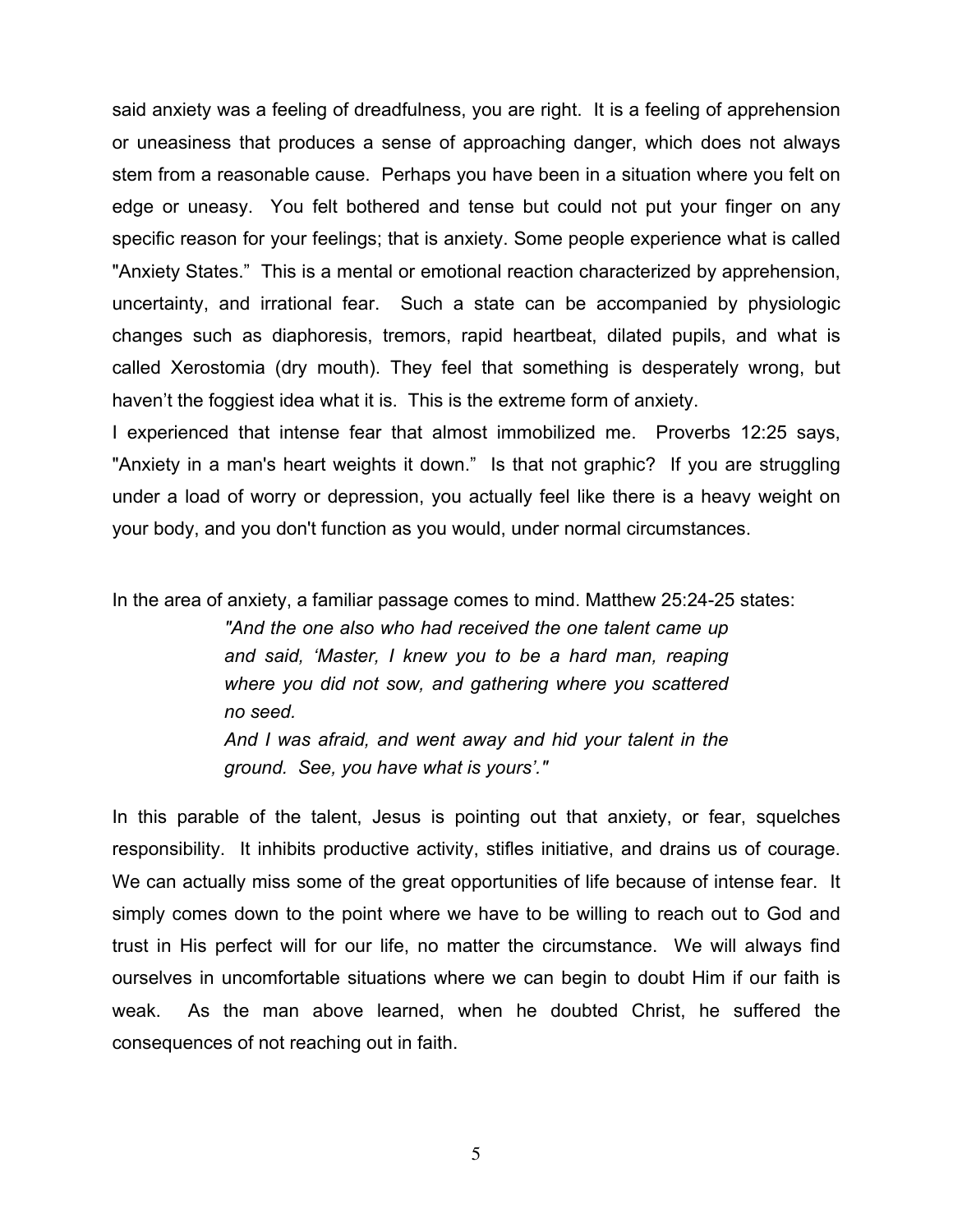In interpersonal relationships, we find that a person who is not willing to run the risk of being hurt cannot be involved in a love relationship with another individual. For example, there are many people who have said, "I was really hurt last year by someone, and I just don't know if I want to attempt it again." They have to overcome that worry and be willing to run the risk of opening their life to the extent that they could be hurt.

There is another way of looking at the effects of worry and anxiety. When you worry about a particular problem, the problem is magnified. Worry prevents you from thinking logically about the subject. The reason for this is simple. When you worry, you may experience adverse changes in your body as certain glands over-react to your mental state. Your thinking ability is lessened because of the physiological changes occurring within yourself.

Perhaps you have experienced this type of physiological change in connection with anger. Someone rubs you the wrong way, and you flare up at him or her. Later you confess, "When I get angry like that I can't think straight. I'm at a loss for words so I just shout."

It seems a part of our make-up that when we experience an intense emotion we cannot think as clearly as usual. Later, however, when we are out of the situation and the emotions have subsided, we can see the facts in a clearer perspective.

Worry can paralyze us and prevent us from doing things constructively. The most capable person may become so tied up in worry that they actually become less effective. Problems call for decisions and specific action, but when you worry you cannot decide and, therefore, you do not act. Worry can make you very indecisive. The most decisive and clear thinking people can immobilize themselves by over-analyzing the problem; in the end they are still unable to decide, and leave the decision to another.

6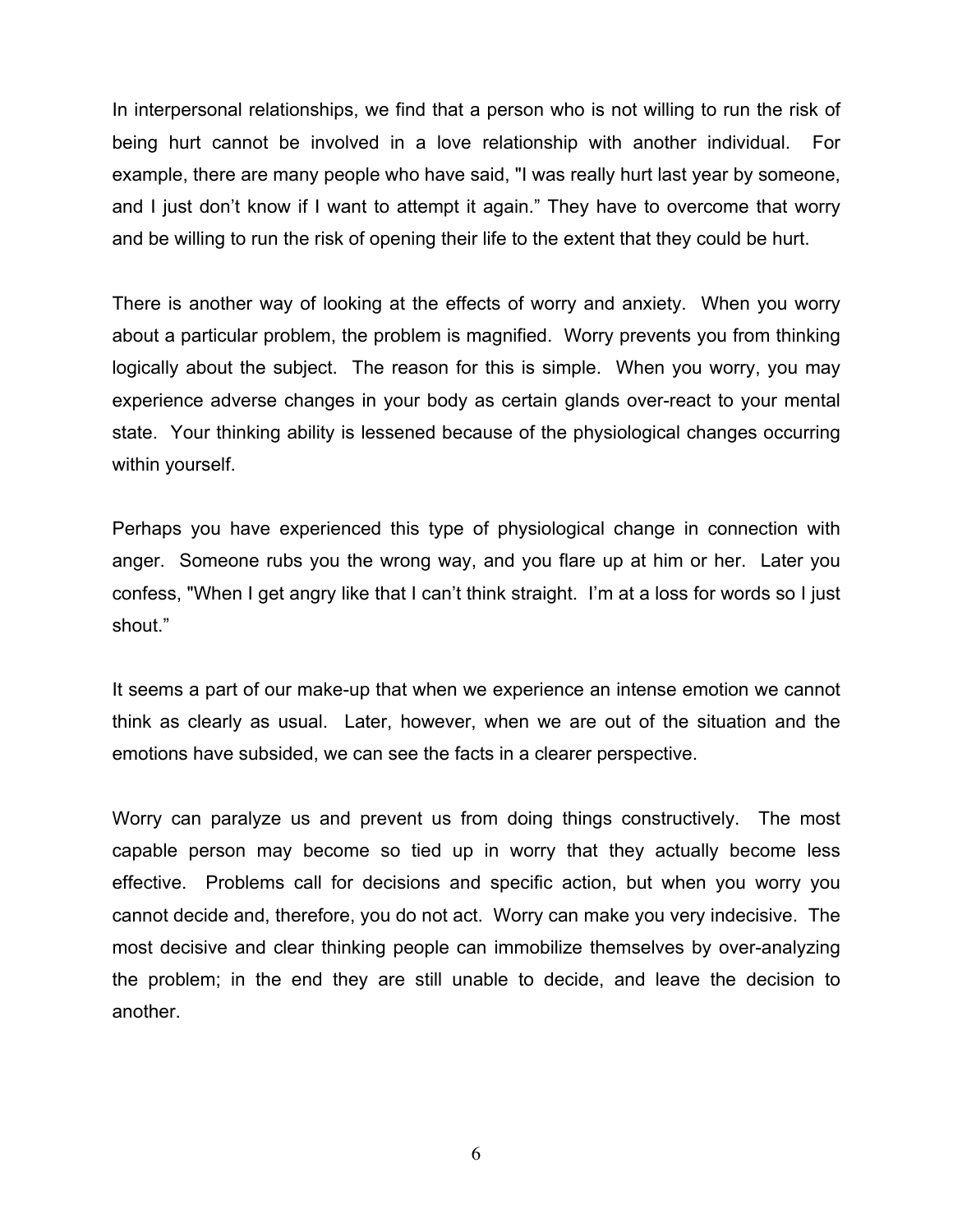## **THE SOLUTION**

In order to overcome worry we need to start identifying what worries you. Earl Nightingale once shared a study on what people worry about, and found that 40% of our worries are about things that never happen. How many things have you worried about that never happened?

The research found that 30% of peoples' worries concern things that are in the past, which can't be changed. We spend time endlessly going over experiences of the past, worrying about its lasting effects on our lives.

That same research revealed that twelve percent of worries are needless concerns about our health. You get up in the morning, feeling under the weather / unwell, and you begin wondering if you're coming down with something. Though we need to have a positive concern about caring for our bodies, plain worry accomplishes nothing, and can become detrimental. The data designates 10% of our worries as petty and miscellaneous, unworthy of the attention. That leaves a total of 8% for real, legitimate concerns.

The Bible just comes right out and says it: "Don't worry." The Apostle Paul said it very clearly in Philippians 4:6-9:

> *"Don't worry about anything, instead, pray about everything, tell God your needs and do not forget to thank Him for His answers. If you do this, you will experience God's peace, which is far more wonderful than the human mind can understand. His peace will keep your thoughts and your hearts quiet and at rest as you trust in Christ Jesus. And now, brothers, as I close this letter let me say this one more thing: Fix your thoughts on what is true and good and right. Think about things that are pure and lovely, and dwell on the fine, good things in others. Think about all you can praise God for and be glad about. Keep putting into practice all you learned from me and saw me*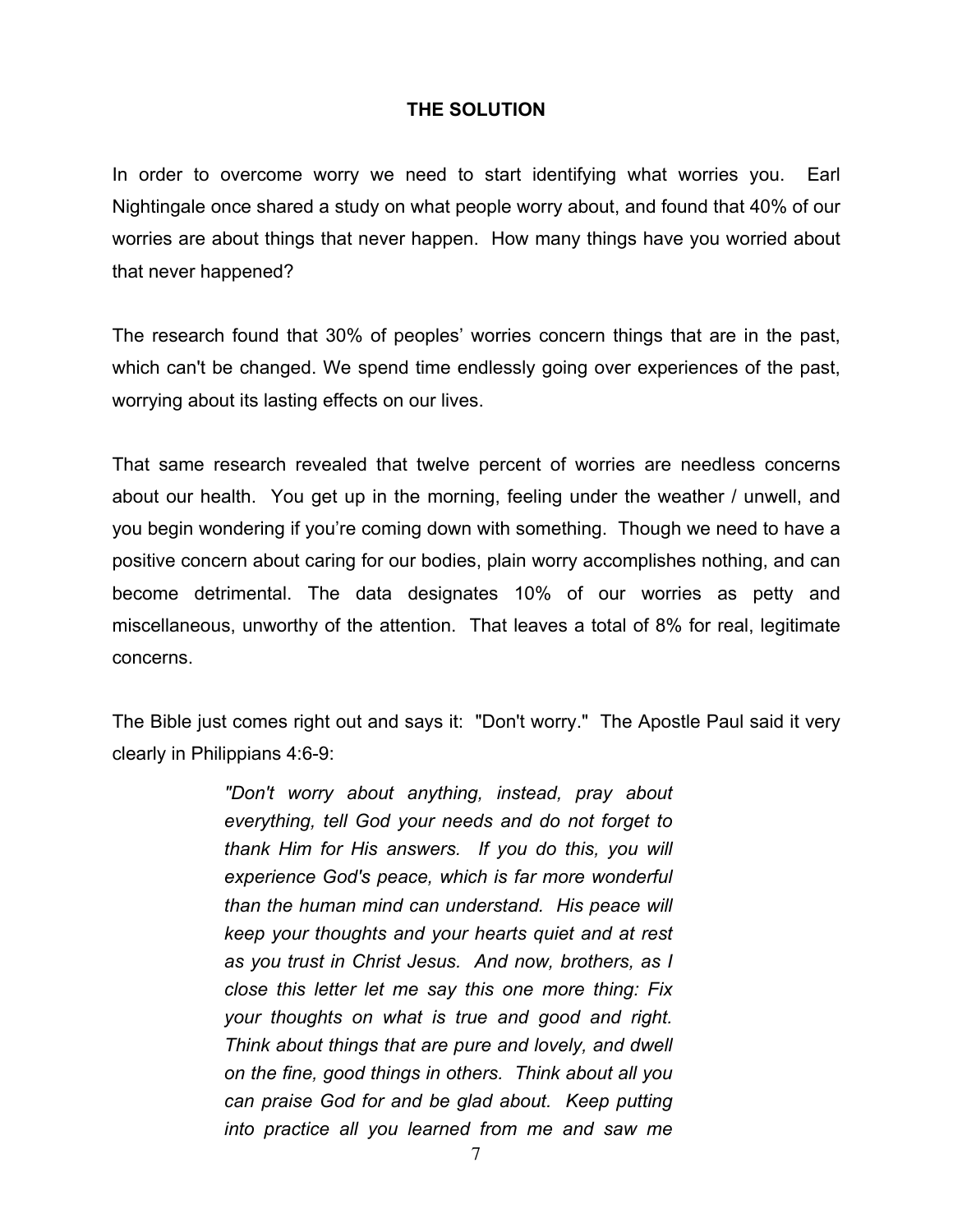*doing, and the God of peace will be with you" (The Living Bible).*

Paul says not to worry. The sense he gives is to, "stop worrying!" Not, "If you feel like stopping, stop," but simply, "stop it!" Not if your circumstances are comfortable, but  $\underline{\mathsf{IN}}$ EVERY CIRCUMSTANCE! No matter what is happening to you, make your wants known to God and do not worry. God has promised you His peace if you will do that. It does not say that your circumstances will change, but that His peace will guard your heart.

Verse 8, in the above listed scripture tells us what to think about: Whatever is true, pure, and lovely. We are to fill our heart and mind with good things and we'll have less time for worry.

We cannot just stop at verse 8, though. Verse 9 is just as inspiring, for it tells us to practice what we have learned. Many people make an effort to do as the Bible says, but after having tried it only once, they claim it doesn't work. The whole point here is REPETITION; we have to do it over and over again. We must practice living God's way.

## Another passage of Scripture that relates to worry and anxiety is I Peter 5:7 *"Casting all your anxiety upon Him, because He cares for you."*

The all-inspired words of Peter are telling us what to do and even explain why. The word "cast" means to give up. Thus, it refers to a one-time commitment to God; "cast" all our concerns on Him.

A college student was having some trouble with worrying; he fretted over several genuine issues. In an effort to remind him that God would help him, he cut out some letters and pinned them on his bulletin board. They read, "Let God." It was a comfort, but he still kept worrying. Then one day a breeze blew in the room and the "D" fell down. When he looked at his message, it carried new meaning, "Let Go." He got the point.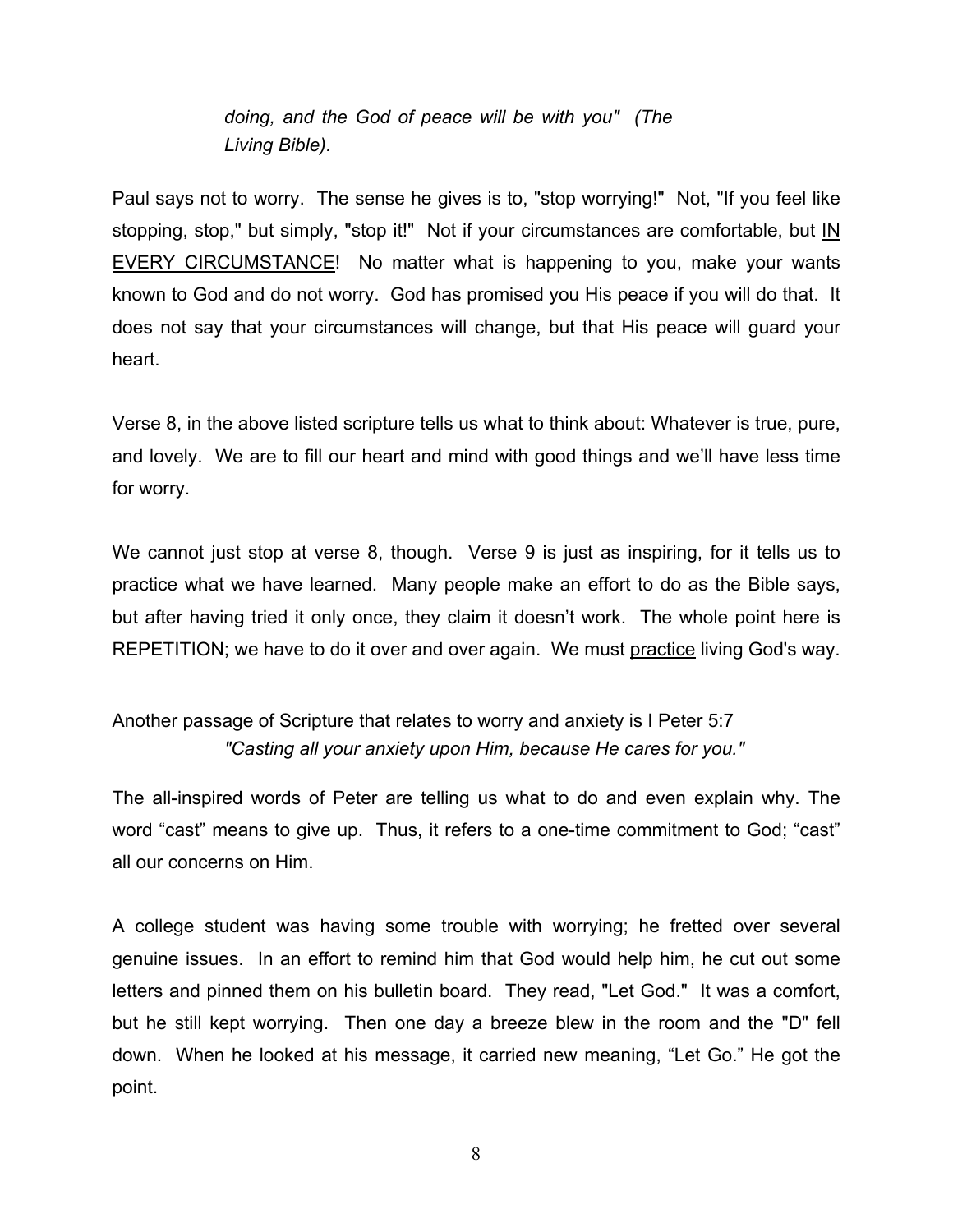All our worries are to be cast upon the Lord. We can do this with confidence because He loves us. God knows how much we can take. Isaiah 42:3 says:

> *"A bruised reed He will not break, and a dimly burning wick He will not extinguish."*

God knows how much we can bear; He knows our limit. And as we approach this limit He is present to keep us from breaking under the strain.

Because God is omniscient (all-knowing), He knew we would need assurance during these times and gives us specific guidance in His Word.

Psalm 37 has been called a psalm for the answer to worry. It begins by saying:

*"Do not fret because of evildoers, nor be envious of the workers of iniquity. For they shall soon be cut down like the grass, and wither as the green herb. Trust (lean on, rely on, & be confident) in the Lord, and do good; dwell in the land, and feed on His faithfulness. Delight yourself also in the Lord, and He shall give you the desires of your heart. Commit your ways to the Lord, trust (lean on, rely on & be confident) also in Him, and He shall bring it to pass…Rest in the Lord and wait patiently for Him."*

Fret is an interesting term; it means to eat away, to worry, or wear away. When you are worrying, you are eating away at yourself. Worry can have an effect on your body, as mentioned earlier.

However, Psalm 37 verses 1-5 & 7, gives us four basic principles to counteract worry: "Trust" in the Lord, "Delight" in the Lord, "Commit" your way to the Lord, and "Rest" in the Lord.

Trusting and committing involves completely letting go. It is actually flinging yourself upon God, transferring the burden onto God, and releasing it to Him. It means that you can go to the Lord and say, "Lord, I am concerned about this, however, I am going to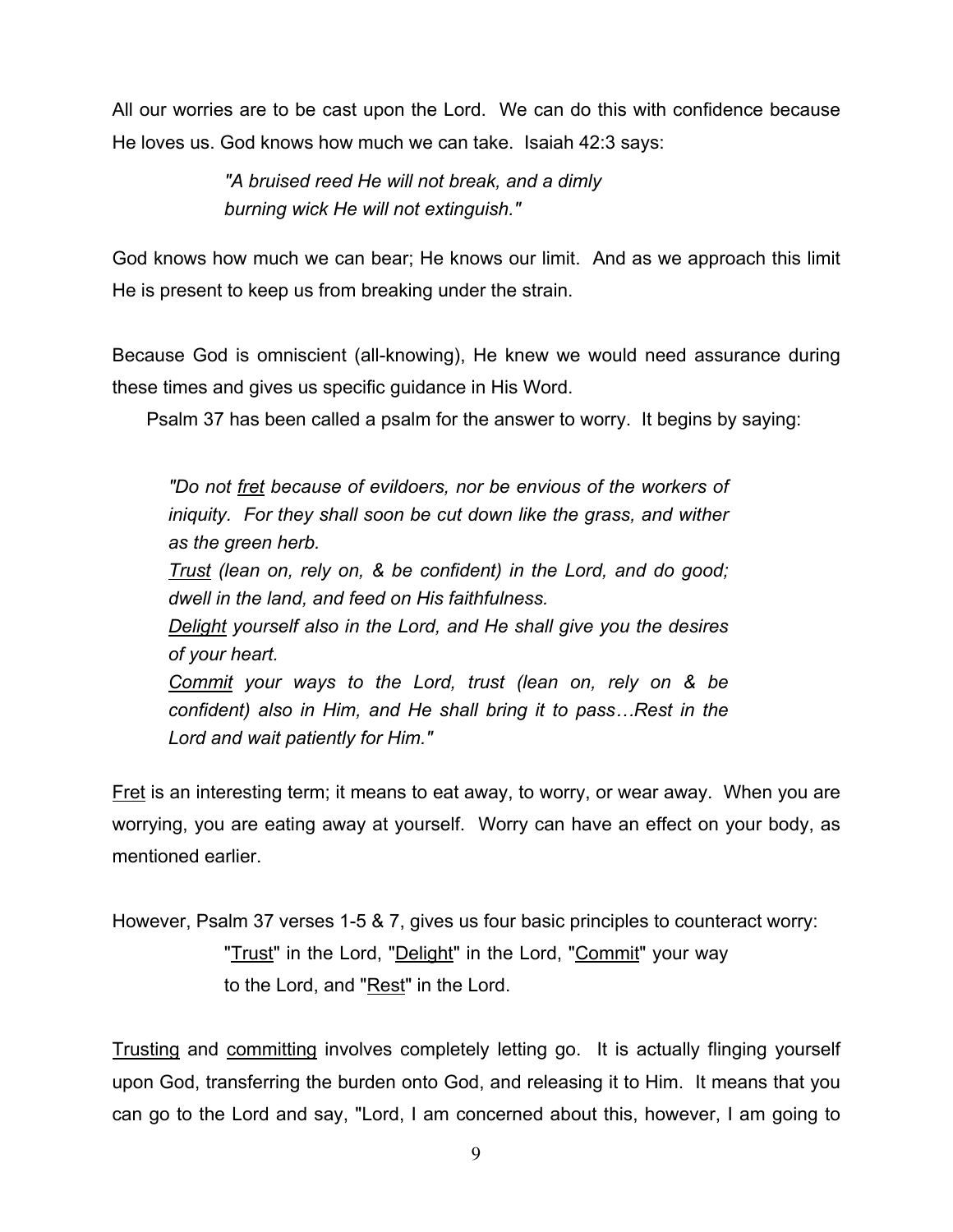give it to you. As I finish praying, I can rest in the confidence that you are working even though I do not know the outcome. It might come out differently than I anticipated, but it is not something I need to worry about anymore."

Delighting means that you enjoy the Lord for who He is, not just for what He can do for you. Enjoying God's presence is an area most of us need to cultivate. A way that might be helpful in applying this is to begin by praying about the problem that is troubling you. However, spend only about 10% of your prayer time on the problem. Use the remaining 90% for praising and worshipping the Lord for Himself. This will take your mind off your problem and put your focus on the Lord.

Rest means to be silent; to submit, in silence, to what God ordains. Many may say, "I would really like to put that into practice. However, when I sit down or lie down at night I am tense. I can not relax." Along with reading the Word of God and committing this to the Lord, there are some exercises you can do to promote relaxation.

When you sit or lie down, purposely tense up some of the muscles in your body, maybe in your arms or legs. Let them tense up for several seconds until you feel that you are straining. Then, release the muscles and notice the surge of relaxation that comes into them. As you focus on this good feeling, you will be lessening your overall tension.

## **CONCLUSION**

We must remember that the problems both you and I are dealing with are not really ours; they are God's, and He is involved. In Psalm 37, the following commands are directed toward our walk with God: Trust, Dwell, Delight, Commit, and Rest. When we acknowledge God's perfect nature, we will be willing to commit to each of these commands with a loving heart, as He continuously extends His love to those of us who want to receive it.

We can pray something like this: